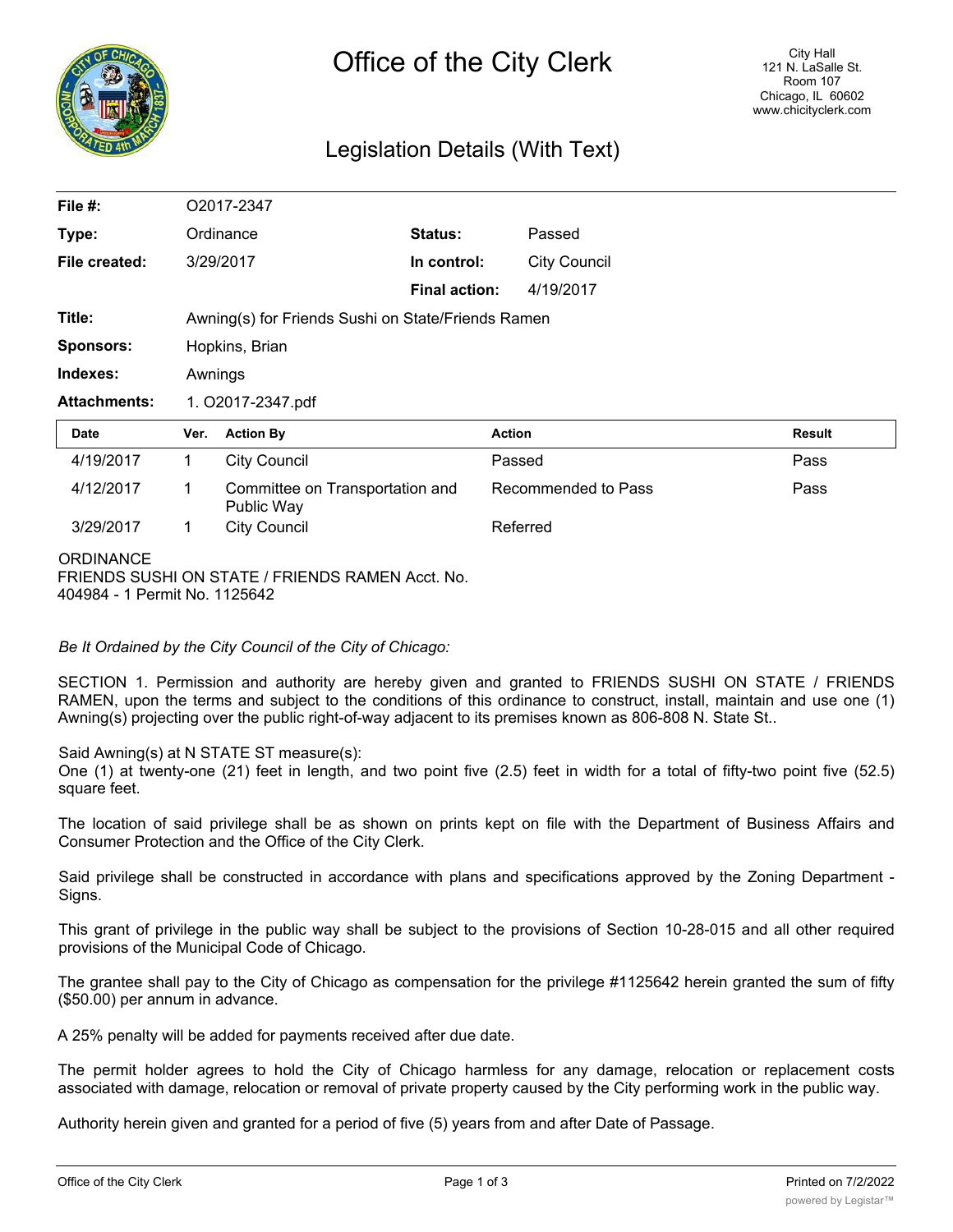Brian Hopkins 2nd Ward

(Page 2 of 3)

Page 1

# **New Awning<br>1/4 SELF DRILLING SCREWS**

Z BRACKETS 3/8 ANCHORS BRICK WALL 015ROOKWOOD RED

#### 1 X1 SQUARE

GALVANIZED TUBING |

| 5500 K. K-tln; 773-267 8007 I.<br>Client | <b>Friends Sushi</b>                            | Landlord | Start Date 00/00/0000 Last<br>Revision 00/00/0000 Job#<br>00000 Drawing* 00000a v1 | • Client Approval •<br>Landlord Approval | Sales Rep Seung<br>Park Designer                                                                                                                                                 |
|------------------------------------------|-------------------------------------------------|----------|------------------------------------------------------------------------------------|------------------------------------------|----------------------------------------------------------------------------------------------------------------------------------------------------------------------------------|
| Address                                  | <b>Friends Ramen</b>                            | Address  | s1 / e1 Page 1 of 2                                                                |                                          |                                                                                                                                                                                  |
| Tel                                      |                                                 | Tel      |                                                                                    |                                          |                                                                                                                                                                                  |
| Email                                    |                                                 | Email    |                                                                                    |                                          | E322358                                                                                                                                                                          |
|                                          |                                                 |          |                                                                                    |                                          | <b>JSIED</b>                                                                                                                                                                     |
|                                          | EXHIBITED WITHOUT THE CONSENT OF TFA SIGNS INC. |          |                                                                                    |                                          | COPYRIGHT 2013 BYTFASWI THIS RENDERING IS THE PROPERTY OF TFASIGNS INC AND THE PARTY WHICH REQUESTED THE RENDERING IT IS AN UNPUBLISHED ORIGINAL DRAWING NOT TO BE REPRODUCED OR |

Department of Business Affairs and Consumer Protection

Small Business Center - Public Way Use Unit City Hall - 121 N. LaSalle Street, Room 800 • Chicago, IL 60602 312-74-OOBIZ/312-744-6249 • (312) 744-1944 (1TY) http //www.citvofchicago <http://www.citvofchicago> org/bacp

## **03/29/2017**

Alderman Brian Hopkins Ward # 02 City of Chicago City Hall, Room 200 121 North